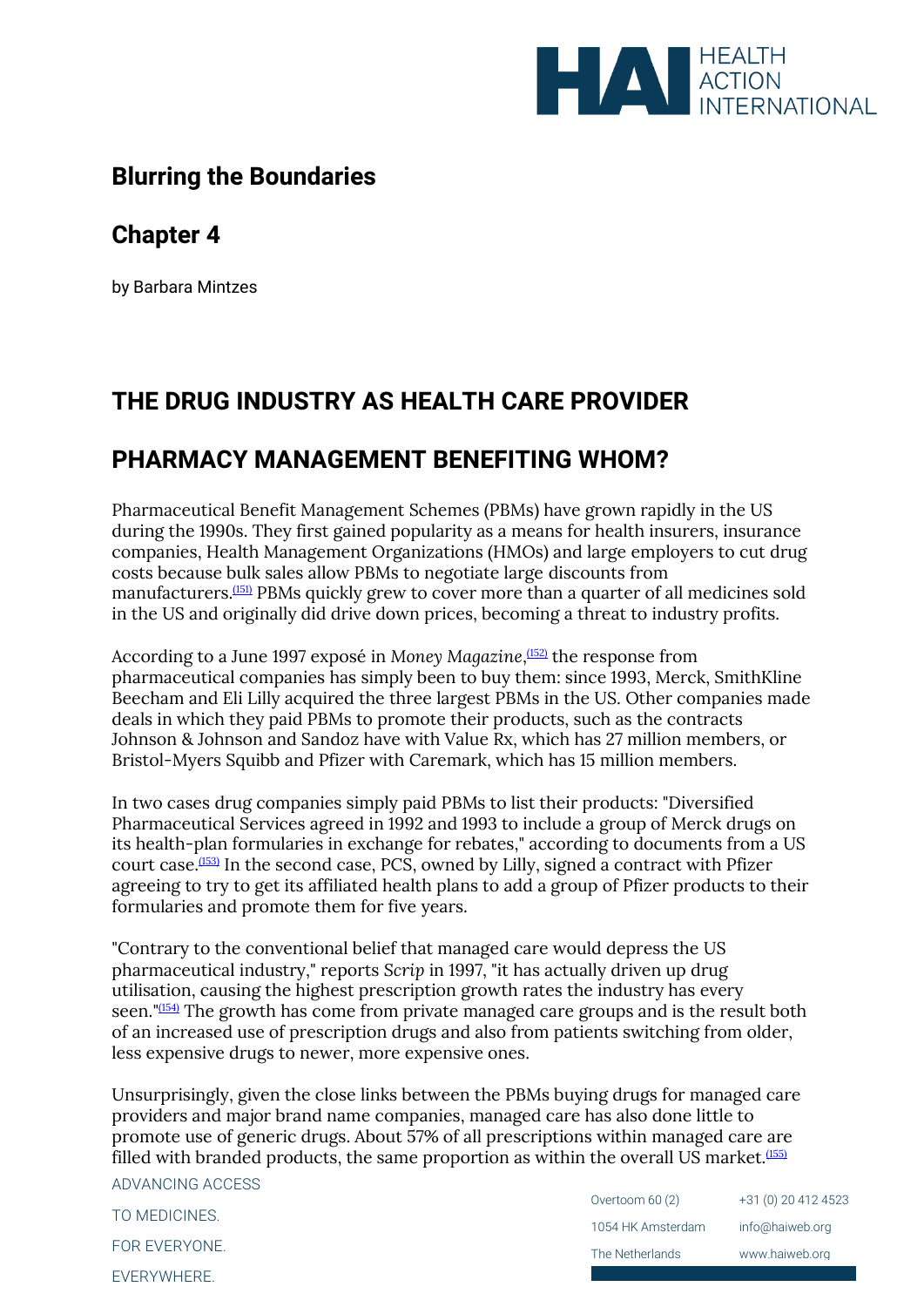

"We are allowing drug companies and their intermediaries to distort the practices of prescribing medicine as a result of discounts and rebates," says Dr Richard Wein, director of surgery at Passaic General Hospital in New Jersey, US. "We are letting it happen without really knowing what the effects will be on patient health. And we are letting it happen in the name of cost cutting without any evidence that costs are being  $cut$ .  $(156)$ 

Dr Giacomo Buscaino, a New York cardiologist, says "I get phone calls asking me to switch my patients' prescriptions about 10 or 12 times every day...I've been asked to switch specific patients to drugs that haven't been proved to have the effects they need. I've been asked to switch patients to drugs that were more expensive than the ones they were on already." $(157)$ 

Pharmacists are also under pressure to get doctors to switch their prescriptions to drugs covered by an HMO. Paul Hushin of New York says he spends two hours a day on the phone trying to get doctors to switch, and that "if I don't make the substitutions, the managed-care plans and PBMs will take their business away from me, and I could lose 85% of my customers."[\(158\)](file:///C:/Users/Dimity/HAI/HAI%20-%20Documenten/Website/HAI/www/old_www/old/pubs/blurring/blurring.ch4.html%23N_158_)

Formularies and other limited drug lists are an extremely useful way to ensure that only drugs shown to be effective, acceptably safe, and no costlier than equivalent alternatives, are used within a health service. The choice of drugs to include should be based primarily on health concerns and should not be hijacked for commercial reasons. A doctor working as a consultant to PBMs described work on drug lists: "At the sessions I've been in, the PBM says, 'Here's the list of drugs we want you to cover, because we already have national contracts in place with drug companies. It's take it or leave it."<sup>[\(159\)](file:///C:/Users/Dimity/HAI/HAI%20-%20Documenten/Website/HAI/www/old_www/old/pubs/blurring/blurring.ch4.html%23N_159_)</sup>

Given the pharmaceutical industry's vociferous opposition to the introduction of restrictive formularies by governments, it is ironic that PBMs owned by drug companies are also introducing restrictive formularies.

#### **Specialized clinics and disease management**

Zeneca is the first company in the US to buy a chain of clinics which uses its products. Zeneca makes goserelin (Zoladex) a leading treatment for prostate and breast cancer. The company paid US\$438 million for Salick Health Care, which runs the largest private chain of cancer clinics in the US. The departing chairman of the clinics raised concerns about the effects on doctors autonomy. A report in *The [Lancet](http://www.thelancet.com/)* raises concerns, "about the implications for care when a company controls drug manufacturing and use." $(160)$ 

Citation: Mintzes, B. 1998, Blurring the boundaries: new trends in drug promotion, Health Action International, Amsterdam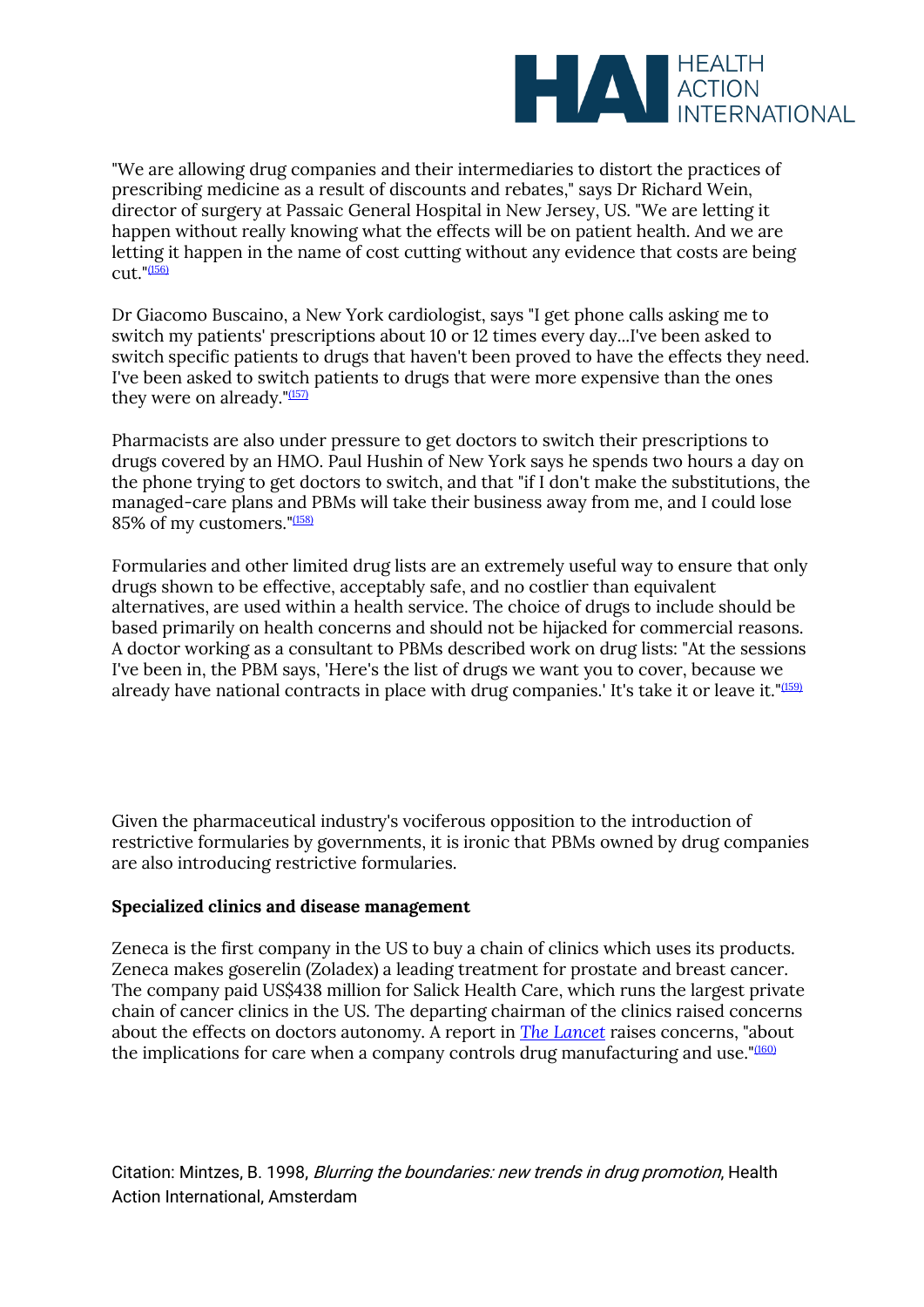

In France, companies are looking at disease management in the US as a model for targeted sales activities: "Pharmaceutical companies are also well-known for their ability to influence providers and patients' behaviour, which is a cornerstone in any disease management programme," write Peny and Dugue in *Scrip Magazine*. Therefore, companies, "should select a disease state where drugs play an important role."[\(161\)](file:///C:/Users/Dimity/HAI/HAI%20-%20Documenten/Website/HAI/www/old_www/old/pubs/blurring/blurring.ch4.html%23N_161_)

#### **RECOMMENDATIONS: Formulary development, health maintenance organizations**

1. Health care providers, patients and payers need independent comparative information on pros and cons of all available treatment options in order to ensure both that potential health and monetary costs do not outweigh potential benefits, and to be able to choose the least costly among equivalent alternatives. This could be provided through public financing of the development, regular updating and wide dissemination of treatment guidelines.

2. Financial independence should be a prerequisite for committee membership to develop formulary lists for Health Maintenance Organizations (HMOs) and other health care providers. Strict conflict of interest criteria should be developed, as well as full transparency, public accountability and consumer representation on formulary committees.

#### **Sponsorship of public health facilities and activities**

The National Health Service (NHS) in the UK is also looking into involving companies in disease management schemes. The UK National Consumer Council warns that this may not be beneficial for patients: "Disease management will involve blurring of the boundaries between the commercial sector and the NHS." They also recommend careful pilot studies assessing the impact on care and on health outcomes before implementing such schemes, and full information for patients on what a disease management scheme might offer and the extent to which a company will be privy to patient information which it could use for marketing and product development.<sup>[\(162\)](file:///C:/Users/Dimity/HAI/HAI%20-%20Documenten/Website/HAI/www/old_www/old/pubs/blurring/blurring.ch4.html%23N_162_)</sup> Recently the Calderdale and Kirklees Health Authority developed pilot disease management projects involving 23 companies. A report on the initiative notes that, "Pharmaceutical companies hope to gain audit information and data on compliance ..." and that the health authority says that participating companies "regard it as a way of developing the market." $(163)$ 

In another move raising concerns about conflict of interest, Glaxo Wellcome will have a staff member based in the Southampton and South West Hampshire health authority's offices, "giving it an input into the health authority's purchasing of healthcare," according to Scrip.<sup>[\(164\)](file:///C:/Users/Dimity/HAI/HAI%20-%20Documenten/Website/HAI/www/old_www/old/pubs/blurring/blurring.ch4.html%23N_164_)</sup>

The UK Health Education Authority (HEA), the public agency responsible for health education, published a booklet in 1997 asking pharmaceutical companies to provide funding for health education campaigns and educational materials. The booklet, *Promoting health in partnership with the Health Education Authority*, states that

Citation: Mintzes, B. 1998, Blurring the boundaries: new trends in drug promotion, Health Action International, Amsterdam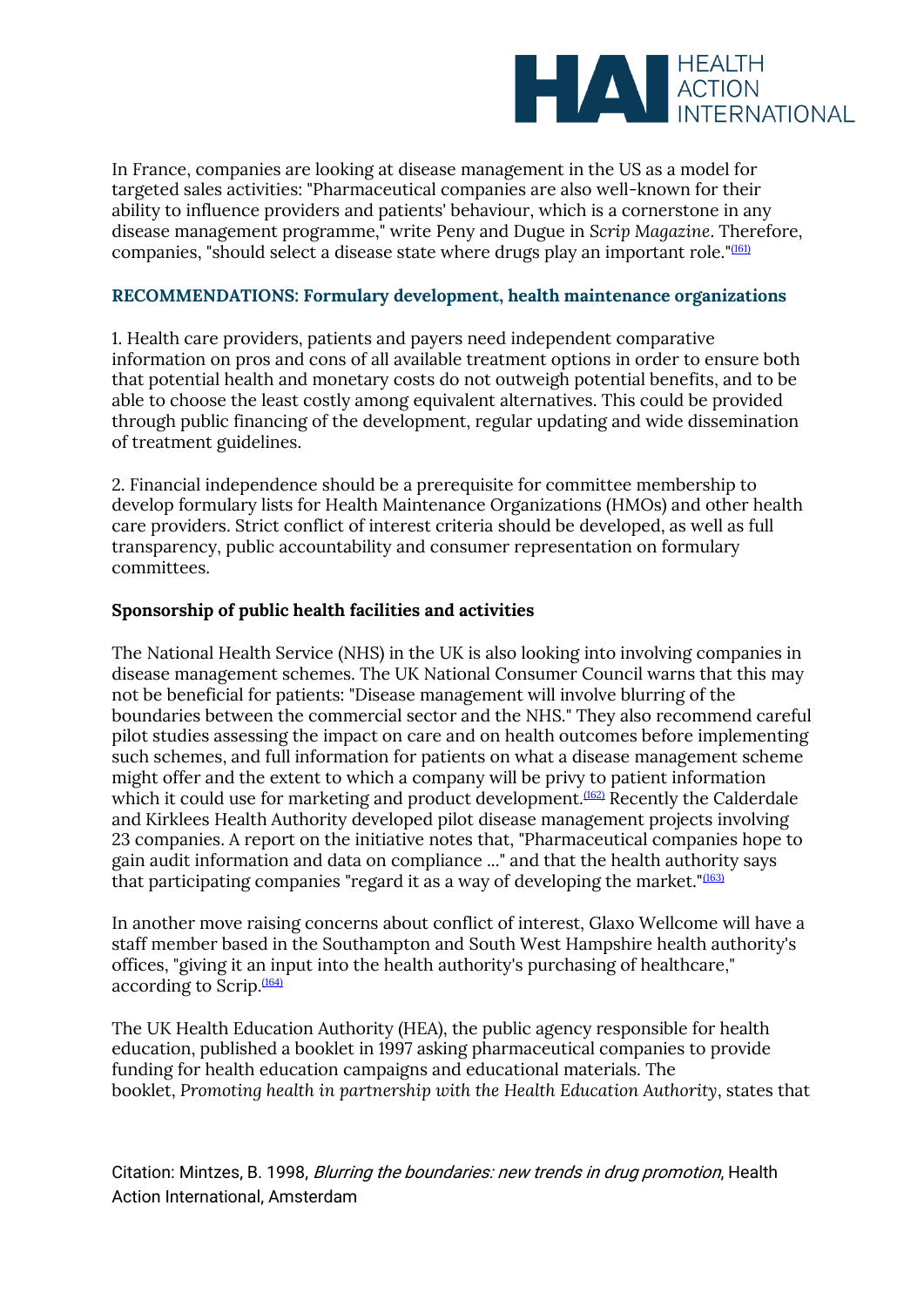

the HEA is, "uniquely placed to work productively with the pharmaceutical sector on projects designed to promote health." A recent example of a joint campaign to promote use of folic acid by women is described in the booklet. This campaign was carried out "alongside partnerships with food and supplement manufacturers and retailers". The booklet uses a graph of monthly increases in sales of folic acid -- not decreases in numbers of babies born with spina bifida -- as a measure of the campaign's success. It goes on to state that the goal is, "to increase the supply of appropriate products and to promote them as widely as possible". The implicit promise of increased sales through funding of HEA educational campaigns is hard to miss. [\(165\)](file:///C:/Users/Dimity/HAI/HAI%20-%20Documenten/Website/HAI/www/old_www/old/pubs/blurring/blurring.ch4.html%23N_165_)

Whether this is in consumers' best interests is another question. The HEA says that it positioned the need for folic acid supplements as a women's health issue rather than a pregnancy-related issue to promote widespread use. This may lead some women to take folic acid before an unplanned pregnancy. However, it is also likely to lead to unnecessary use of supplements by women who do not wish to have children or have already completed their families.

#### **RECOMMENDATIONS: Sponsorship of public health services**

1. Health care is and should remain a public responsibility. Governments with insufficient funds to provide health services need to look for solutions without the potential for conflict of interest.

2. If funding of public health services from private health corporations is sought, measures such as joint funding of blind trusts can be used to ensure independent control over allocation of resources.